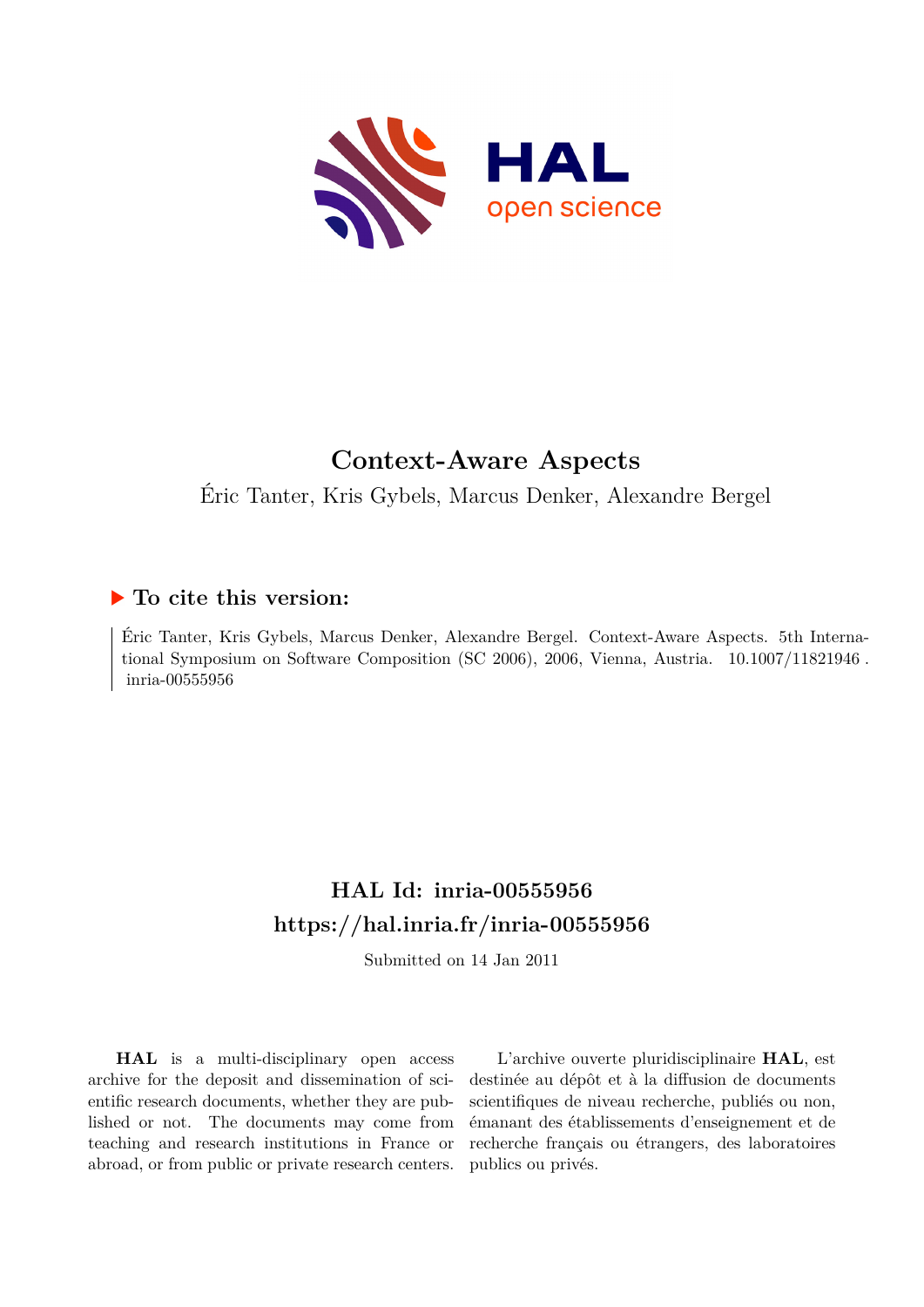## **Context-Aware Aspects**

Éric Tanter<sup>1,\*</sup>, Kris Gybels<sup>2</sup>, Marcus Denker<sup>3</sup>, and Alexandre Bergel<sup>4,\*\*</sup>

 $^{\rm 1}$  Center for Web Research/DCC University of Chile, Santiago – Chile  $^{\rm 2}$  PROG Lab Vrije Universiteit Brussel – Belgium <sup>3</sup> Software Composition Group University of Bern – Switzerland <sup>4</sup>Distributed Systems Group Trinity College – Ireland

**Abstract.** Context-aware applications behave differently depending on the context in which they are running. Since context-specific behavior tends to crosscut base programs, it can advantageously be implemented as aspects. This leads to the notion of context-aware aspects, i.e., aspects whose behavior depends on context. This paper analyzes the issue of appropriate support from the aspect language to both restrict the scope of aspects according to the context and allow aspect definitions to access information associated to the context. We propose an open framework for context-aware aspects that allows for the definition of first-class contexts and supports the definition of context awareness constructs for aspects, including the ability to refer to past contexts, and to provide domainand application-specific constructs.

#### **1 Introduction**

Context awareness  $[5,10]$ , *i.e.*, the ability of a program to behave differently depending on the context in which it is running, has been the subject of a number of research proposals, mainly in the field of ubiquitous computing [21], selfadaptive [17] and autonomic systems [16]. In these areas, a major issue is that of *perceiving* the context surrounding an application  $(e.g.,)$  hardware or network state, user characteristics, location, etc.). Context awareness toolkits have been proposed to address this issue of context perception (e.g., WildCAT [9]). In the area of programming languages, it has been recognized that beyond perceiving context, actually composing context-specific behavior with the application logic results in context-related conditionals (if statements) being spread out all over the program [7]. Context awareness is therefore a crosscutting concern, which

<sup>-</sup> Author financed by the Milenium Nucleous Center for Web Research, Grant P01- 029-F, Mideplan, Chile.

<sup>\*\*</sup> Author supported by the Science Foundation Ireland and Lero - the Irish Software Engineering Research Centre, and the Swiss National Science Foundation, Project No. 200020-105091/1 "A Unified Approach to Composition and Extensibility".

W. Löwe and M. Südholt (Eds.): SC 2006, LNCS 4089, pp. 227–242, 2006.

<sup>-</sup>c Springer-Verlag Berlin Heidelberg 2006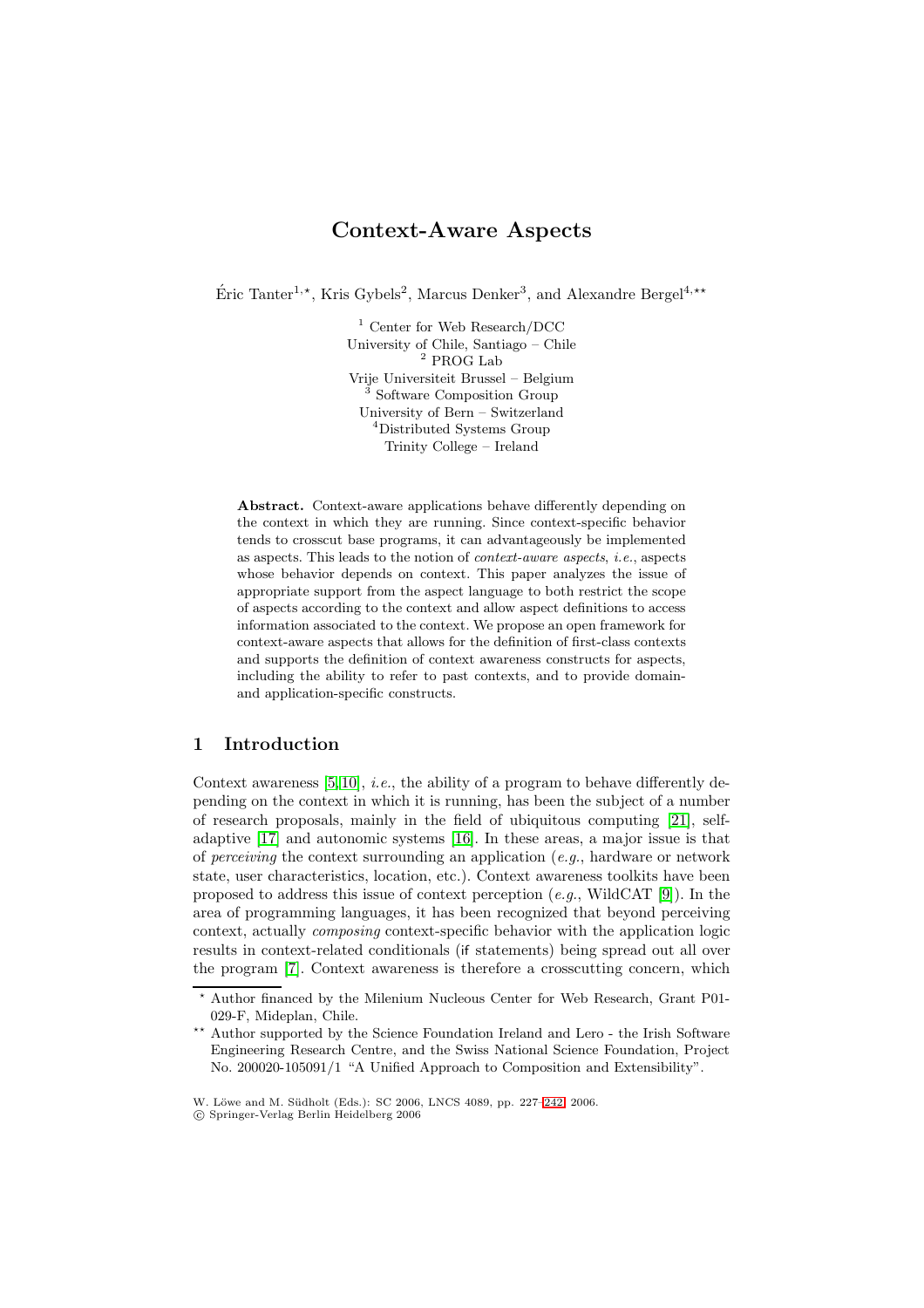is a good candidate for being treated as an aspect. Doing so implies that aspects should be context aware; a context-aware aspect is an aspect whose behavior depends on the context. The "behavior" of an aspect includes the crosscut specification of the aspect as well as its associated action  $(a.k.a., advice).$  This paper explores aspect language constructs to scope aspects to certain contexts, and to allow aspect advices to be parameterized by information associated to contexts.

Current approaches to AOP support several means to restrict an aspect based on some kind of context: e.g., based on certain data associated with the join points it intercepts  $(e.q.,\)$  the value of a certain parameter), or based on their relationship to past join points  $(e, a, c)$  current control flow or past execution history [14,12]). However the notion of context used in context-aware applications is more general and AOP languages lack an explicit notion of context. Interestingly, context can also be related to particular application domains, such as a promotional context in an online shopping application. Also, current AOP languages are limited with respect to the kind of context dependencies that can be expressed: most do not consider past contexts. While there are approaches that keep track of past events and state of the program, the problem of contextdependent aspects has not been fully considered in these cases. Expressing context dependencies in aspects would imply relying on design patterns and idioms. Conversely, we believe context awareness is central enough to many systems to deserve dedicated language constructs. We therefore aim at studying appropriate aspect language constructs for context-aware aspects, including general-purpose and domain-/application-specific constructs. The contributions of this paper are: (a) a general analysis of the issues associated with context-aware aspects;  $(b)$ the description and implementation of an open framework for context-aware aspects that meets all identified requirements. This framework, implemented on the Reflex AOP kernel [19], includes a context definition framework and a framework for defining context-related aspect language constructs.

Section 2 introduces a running example on which we base our analysis of context-aware aspects, and distills a number of requirements for defining contexts and providing aspect language features for context awareness. We describe our framework for context-aware aspects in Section 3, and discuss related work in Section 4. Section 5 presents our conclusions.

## **2 Motivation and Requirements**

#### **2.1 Running Example**

The running example is an online shop application. When a customer logs in, a shopping cart is created that can be filled with various items. When the purchase has to be ordered, the bill is calculated. Within this application, we consider a simple discounting aspect. The following is a skeleton implementation of a Discount aspect in AspectJ which is not at all dependent on current promotions but simply applies a constant discount of 10%: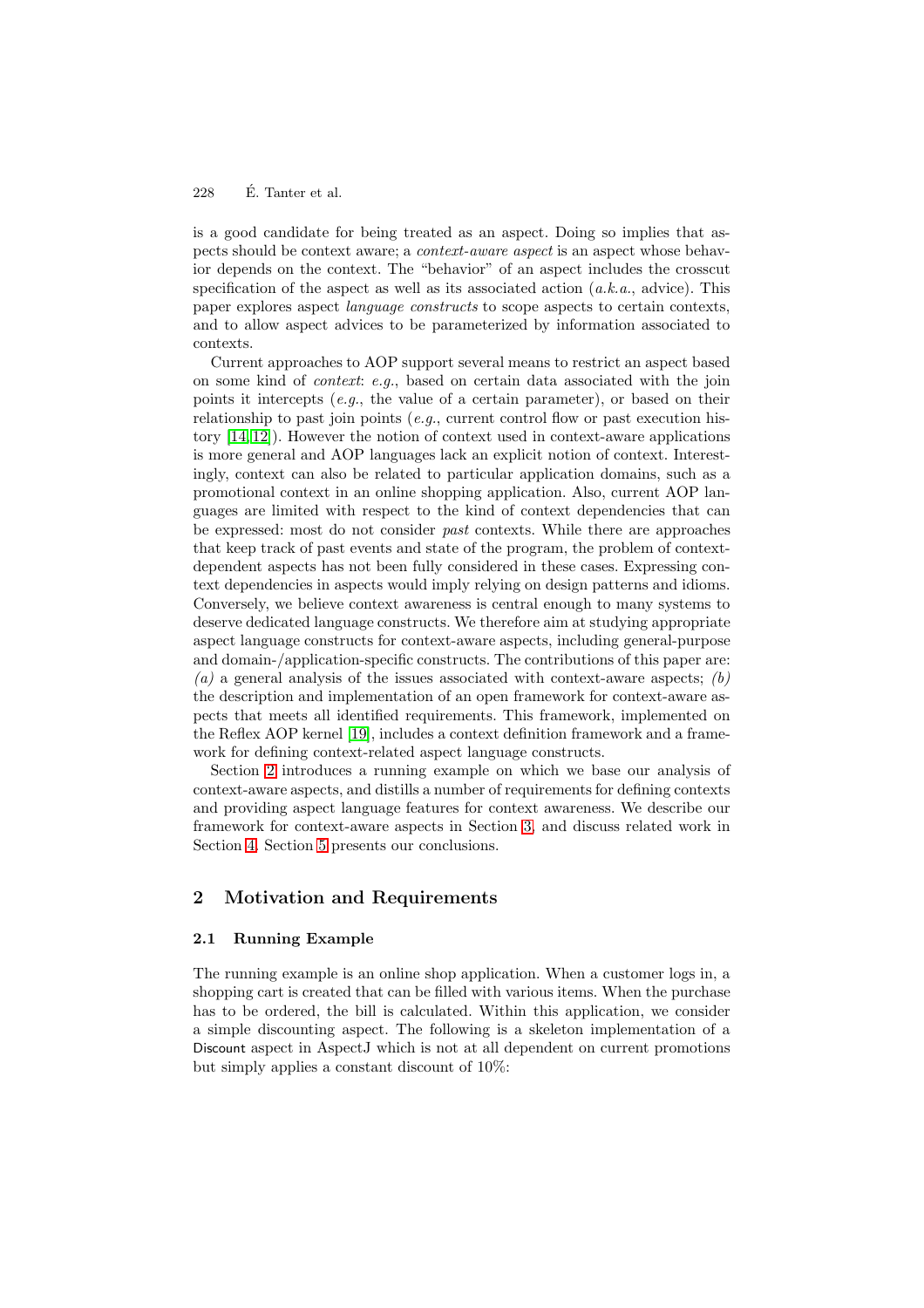```
aspect Discount {
 double rate = 0.10:
 pointcut amount() : execution(double ShoppingCart.getAmount());
 double around() : amount() { return proceed() *(1 - rate); }
}
```
There are several ways in which the discounting aspect can be related to a promotion. For instance, the discount can be based on **(D1)** the current promotion that is active either when the customer checks out, or **(D2)** when the customer logs in and the shopping cart is created, or **(D3)** when the item is added to the shopping cart.

The fact that a promotion is active or not can be described as the application being in a *promotional context*  $\frac{1}{1}$ . Whether the application is currently in a promotional context can be defined in several ways, e.g.: **(P1)** it can be time-based, based on whether the current time falls in any of the given intervals during which promotions are given; or **(P2)** the shop application can automatically give promotions when the shop's stock area is getting overloaded and needs to be cleared; or **(P3)** the shop's sales department may want to advertise a new web-services-based interface to the application, the application would then be in a promotional context if shopping is done through web-service requests.

Finally, the discount rate may **(R1)** simply be constant as in the example above, but **(R2)** may also vary depending on the actual promotion. In other words, instead of being in a promotional context or not, the application may also offer promotions with different discount rates.

#### **2.2 Example Design Analysis**

**Context Definition.** The definition of when to apply the discount and the definition of the promotional context should be separate. The reason for this is simply good separation of concerns. As discussed above, there are several variations possible both for the context definition itself and the discount aspect that depends on it. In an evolution scenario, the shopping company may either change when the discounts are applied without changing the definition of the promotion, or vice-versa. Also, the definition of the promotion may apply to other aspects besides the discount aspect, such as an advertising aspect which adds customized banners for each customer to the shop's web pages. Hence, separating aspects that are dependent on some contexts from the definition of contexts themselves serves well-established engineering principles. In addition to this logical separation between aspects and contexts, contexts should be:

**– stateful:** a context may have state associated to it. Support should be provided for both state internal to the context's implementation  $(e.q.,\,$ the time slots when a promotion is active) and publicly accessible state, such as for variation R2 in the example when the rate of discount depends on the

We also use the interchangeable phrases "the application is in a given context" and "a given context is active".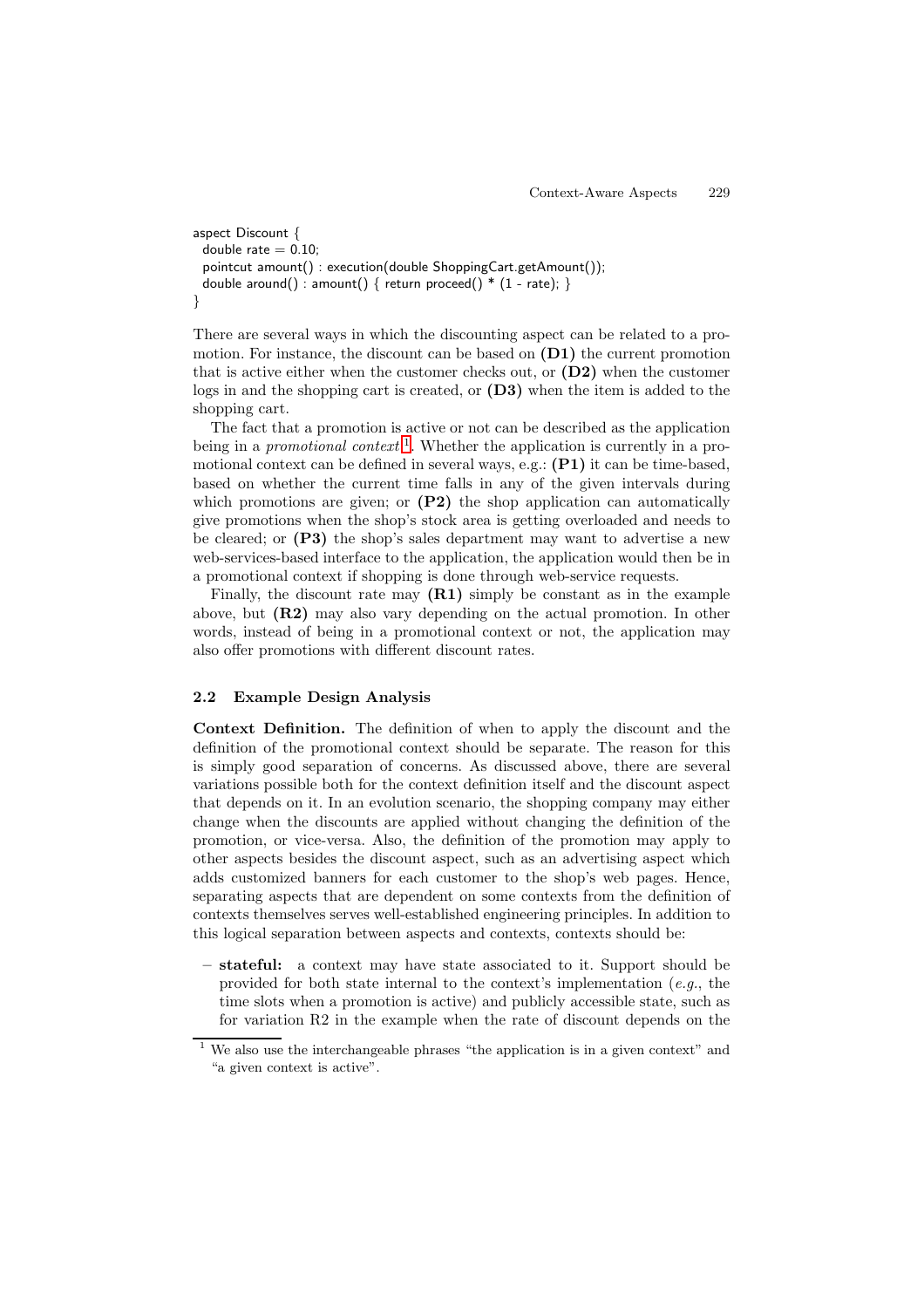promotion. In that case, the discount aspect would define when to actually apply a discount, and would get the specific discount rate from the promotion which defines when this rate is determined. Of course, the state of a context may change dynamically.

- **composable:** a context may be defined from more primitive contexts. For instance, one can define the stock overload context independently of the promotional context; this way, other contexts can be based on stock overload, and the promotional context can combine the time-based definition with the stock overload context.
- **parameterized:** contexts can be defined generically, and parameterized by aspects that are restricted to it; for instance, the stock overload context can be parameterized by the actual threshold that leads to the context being active.

Finally, a context can be related to *control flow properties* (e.g., the web-servicesbased promotional context), in the broad sense of the term (not only as AspectJ's cflow, but also as past event sequences [14,12]).

**Contextual Restriction.** Restricting an aspect to a particular context requires the possibility to refer to a context definition in a pointcut definition. For instance:

pointcut amount(): execution(double Item.getPrice()) && inContext(PromotionCtx);

Furthermore, since the discount rate may vary on the actual promotion, the associated advice may need to access some external state of the considered context:

```
aspect Discount {
 pointcut amount(double rate): execution(double ShoppingCart.getAmount())
                                    && inContext(PromotionCtx(rate));
 double around(double rate): amount(rate) { return proceed() *(1 - rate); }
}
```
The code above assumes that using rate in PromotionCtx(rate) relies on the fact that a promotional context exposes a rate property (e.g., via a getRate accessor). In addition to context state exposure, it has to be possible to *parameterize* a context when expressing a dependency on it: e.g., Discount could depend on both a time-based PromotionCtx, and the StockOverloadCtx, parameterized by a threshold of, say,  $80\%^2$ .

```
pointcut amount(double rate): execution(double ShoppingCart.getAmount())
          && inContext(PromotionCtx(rate)) && inContext(StockOverloadCtx[.80]);
```
The above inContext pointcut restrictor is semantically equivalent to an if restrictor in AspectJ: restricting an aspect based on whether a certain (context) condition is currently verified. However, it should also be possible to restrict an aspect based on whether the application was in a certain context previously.

We assume the syntax: (..) for exposing context state, and [..] for context parameterization.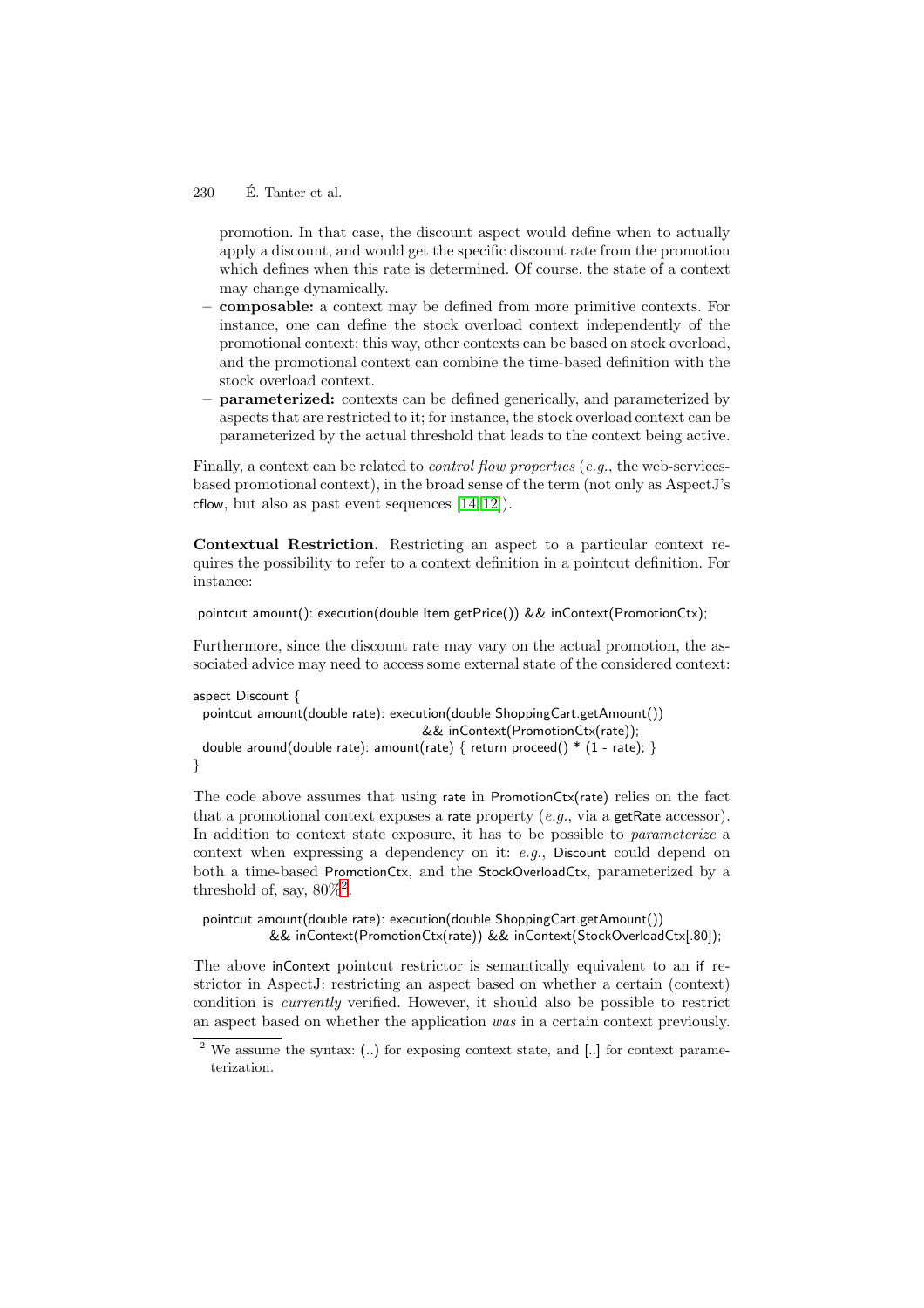There is one generally-useful past context dependency: the context during which an object is created  $(a.k.a.,$  its *creation context*), e.g., the context during which a shopping cart is created. Using an appropriate language construct createdInCtx, the following implies that Discount applies for any shopping cart that was created when PromotionCtx was active, without considering whether the promotion is still active when the customer checks out:

#### pointcut amount(): execution(double ShoppingCart.getAmount()) && createdInCtx(PromotionCtx);

Finally, it should also be possible to define domain- or application-specific context restrictors; e.g., to refer to the context during which an item was added to the shopping cart (assuming an appropriate application-specific putInCartInCtx pointcut restrictor):

#### pointcut amount(): execution(double Item.getPrice()) && putInCartInCtx(PromotionCtx);

The combination of past context dependencies and stateful contexts implies the need for keeping track of past contexts and their associated state: on the one hand, contexts can be stateful and this state can vary over time; on the other hand, the actual application of the discount can depend on a past promotion context. We refer to this process of keeping track of past contexts and their states as context snapshotting, and to the frozen state of a context at a given point in time as a context snapshot. A global context snapshot is therefore a snapshot of all defined contexts at a given point in time.

For implementation considerations (basically, memory usage), it is obviously impossible to keep the global context snapshots at each and every point in time. It is thus important to be able to snapshot contexts only when really needed. For instance, snapshotting the creation context of an object is needed only if this object is affected by an aspect that is subject to a creation-context dependency. It is also desirable that snapshots be associated to the object they relate to in order to avoid maintaining huge global hashtables, as these would surely become bottlenecks.

Finally, the possibility of defining domain- and application-specific context restrictors implies that the corresponding snapshotting (when to snapshot, where to store the snapshots) be user-definable.

#### **2.3 Summary**

The above design analysis of the running example points out a number of requirements for appropriately modeling contexts on the one hand, and for providing aspect language features for context awareness on the other hand, which can be summarized as follows:

- **–** Contexts and context-aware aspects must be separate entities.
- **–** Contexts should possibly be parameterized, stateful, and composable.
- **–** Context state should possibly be bound to pointcut variables.
- **–** It should be possible to express dependencies on past contexts.
- **–** New context-related constructs (possibly domain-specific) should be definable.
- **–** Non-naive implementation of context snapshotting must be supported.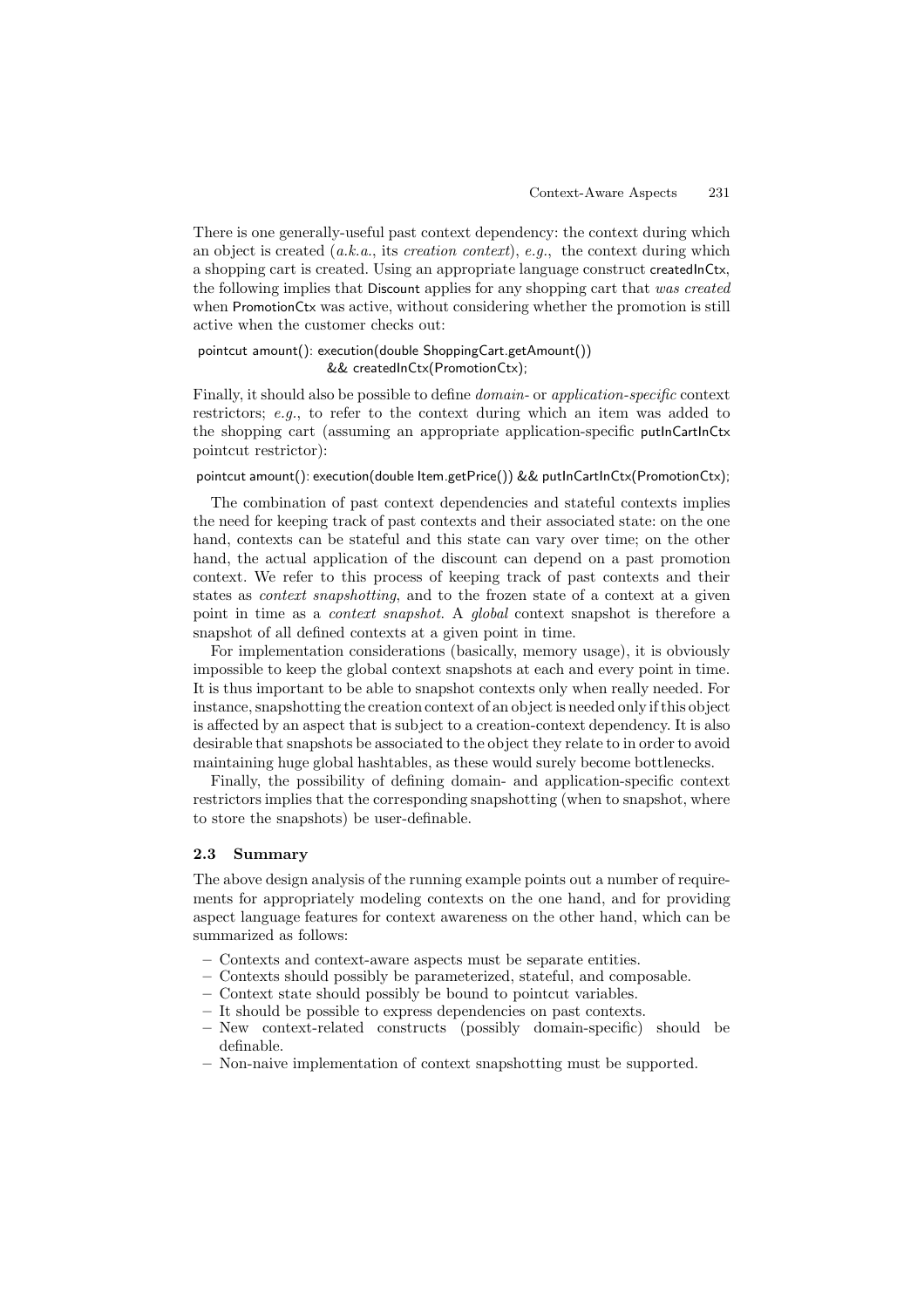## **3 An Open Framework for Context-Aware Aspects**

We now present an open framework for context-aware aspects that meets the above requirements. The framework is an extension of  $\text{Reflex}^3$ , a versatile kernel for multi-language AOP in Java [19]. Reflex supports AOP-like dynamic crosscutting, and the framework supports plugins that compile languages such as AspectJ to standard Java programs using Reflex [18]. We do not discuss concrete syntax extensions for supporting context-dependent restrictions here; we focus on the extension of the framework.

#### **3.1 Why a Framework Approach?**

A major requirement we have identified is to be able to add new constructs to an aspect language, along with their corresponding semantics. Such an extensible aspect language can be achieved using one of the following alternatives:

- **–** modifying the interpreter of the aspect language;
- **–** using a reflective aspect language, i.e., an aspect language that has an account of itself embedded within it;
- **–** using an extensible compiler for that aspect language.

To the best of our knowledge, there have been no real reflective aspect language proposed to date. As regards extensible compilers, we could implement our proposal using abc, the AspectBench compiler, which is precisely an extensible AspectJ compiler [3]. Our framework-based approach has an advantage in terms of simplicity of the implementation and hence rapidity in prototyping new language features. There is no doubt though that abc would lead to a more efficient implementation as a number of static optimizations could be done: but this is not the purpose of this paper; optimized implementations of context-aware aspects is deliberately left for future research. It has to be noted that working at the framework level is conceptually equivalent to working at the level of the interpreter of the aspect language.

The following section gives a brief overview of Reflex, to give the necessary background for understanding the description of the extended framework that follows. The presentation of the extension for context-dependence is divided in four parts, following the organization depicted in Fig. 1: we first present the context definition framework, followed by the context restriction framework, and we illustrate the use of both with user-defined extensions.

#### **3.2 Background on Reflex**

Reflex is an open reflective extension of Java that supports both structural and behavioral modifications of programs. The core concept of Reflex is the link; we hereby only need to explain behavioral links: a behavioral *link* invokes messages on a metaobject at occurrences of operations specified by a hookset [19, 20].

<sup>3</sup> http://reflex.dcc.uchile.cl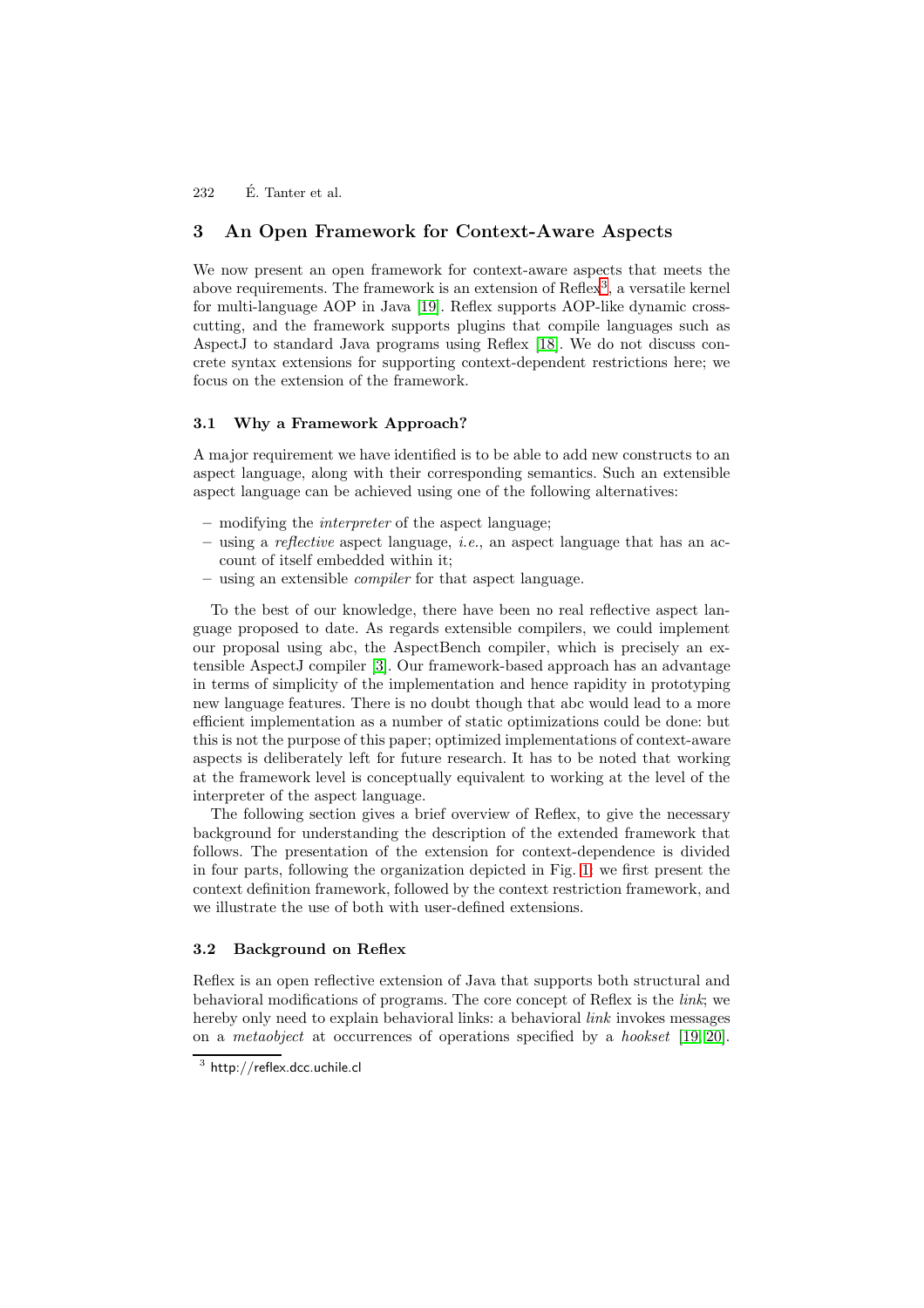

**Fig. 1.** The Reflex-based frameworks for context-aware aspects: the Context Definition Framework for defining when contexts are active and the Context Restriction Framework for defining context-dependent activation conditions

A hookset, like an AspectJ pointcut, is a composable entity that specifies a set of operations based on selection conditions. However, it expresses lexical crosscutting only (pointcut shadows). An example hookset and its equivalent in AspectJ is the following:

```
// execution(* WebServiceRequest+.*(..))
Hookset hs = new Hookset(MsgReceive.class,
             new NameCS("WebServiceRequest", true), new AnyOS()));
```
The selection conditions of a hookset are split into a selection on the type of operation, on the classes in which they occur and on the operations themselves. In the example, the hookset intercepts occurrences of MsgReceive operations, which corresponds to the execution join point type in AspectJ. The NameCS class selector specifies that the class should be WebServiceRequest – or one of its subclasses, as specified by the true parameter, which corresponds to the  $+$  in AspectJ. The operation selector AnyOS simply specifies no further conditions on operation occurrences (similar to the use of "\*" wildcards).

The exact message sent to the metaobject, as well as how and even if it is really invoked, can be further controlled by setting attributes of the link. Following is an example link definition (amountHS is the hookset corresponding to the amount pointcut):

BLink discount  $=$  Links.createBLink(amountHS, new Discount()); discount.setCall(Discount.class, "amount"); discount.setControl(Control.BEFORE); // before advice kind discount.setScope(Scope.GLOBAL); // singleton metaobject discount.addActivation(new Condition()); // adding a dynamic condition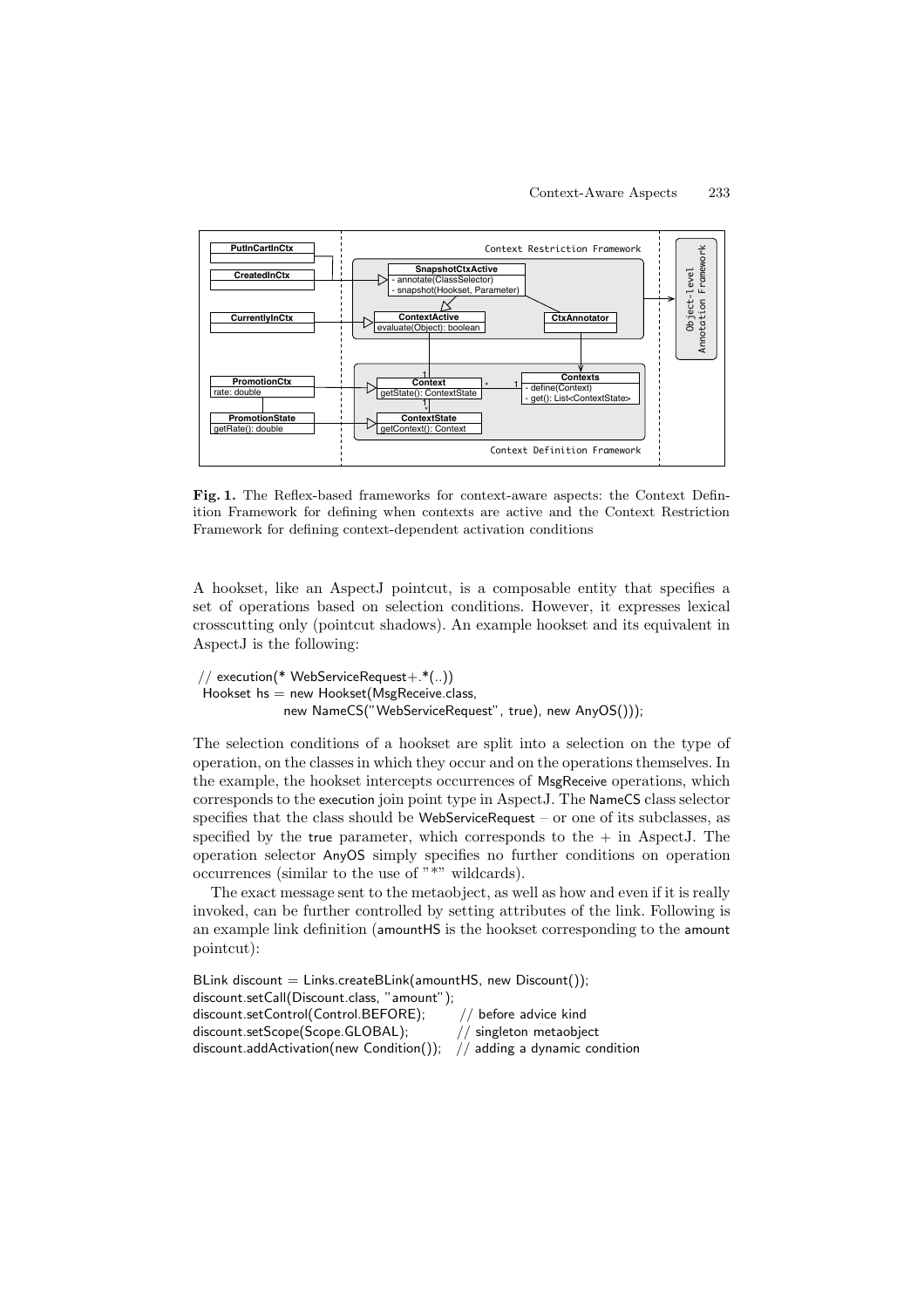The discounting aspect's advice is here modeled as a metaobject, instance of the plain Java class Discount with an amount method, that simply applies the discount. The setCall invocation specifies that the link should send the amount message, with no arguments. The next two invocations illustrate setting the control and scope attributes, which correspond to advice kind and aspect instantiation, respectively.

Important for this paper is that the final invocation specifies an activation condition. The activation condition is implemented as an object implementing the interface Active which simply specifies a boolean method evaluate which takes exactly one parameter, the object in which the operation occurred. At runtime, interception occurs only if the activation condition evaluates to true. Hence, an activation condition basically plays the role of pointcut residues in AspectJ.

The messages invoked by links on metaobjects can take parameters. One can specify on a link what arguments to pass by giving a number of Parameter objects. There are several possible objects one can pass, but a number of predefined parameters are available, such as Parameter.THIS and Parameter.RESULT which represent the currently-executing object and the result of the intercepted operation, respectively.

#### **3.3 Context Definition Framework**

A simple usage of Reflex for defining context can represent contexts as objects with a boolean method active. Since Reflex supports first-class pointcuts via hooksets and activation conditions, AOP features can be used for defining when a context is active. For instance, consider the definition of the web-service-based promotion context:

```
class PromotionCtx {
  // cflow(execution(* WebServiceRequest+.*(..)))
  CFlow cf = CFlowFactory.get(new Hookset(MsgReceive.class,new NameCS("WebServiceRequest", true), new AnyOS()));
  boolean active() { return cf.in(); }
}
```
The CFlow object exposes the control flow of the hookset given to the CFlowFactory The active method is defined in terms of the in message of this object, which returns true when the application is in the control flow of an operation that matches the hookset.

We also need to define how contexts are snapshot: at any point in time, we may need to snapshot a context, in order to access its state later. One way to design this is to make contexts cloneable, and clone all active contexts when doing a snapshot. But this introduces the issue of managing the depth of context cloning; also, some state of the context is related to its initial parameterization and hence does not need to be cloned.

We rather opted for a design that forces context implementors to explicitly consider the issue of context snapshots. Context definitions should extend the abstract class Context, which instead of having a boolean active method requires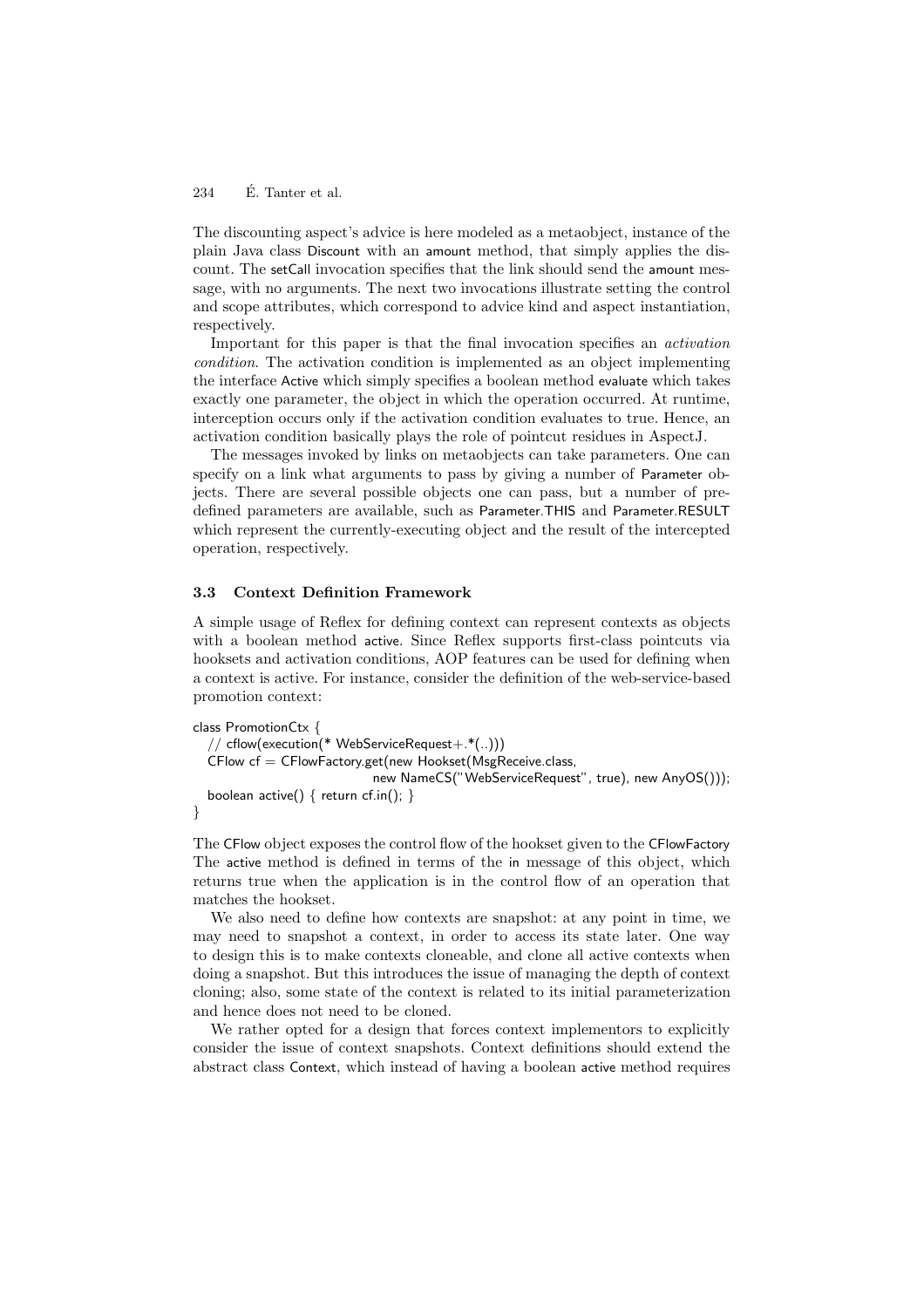overriding a getState method. This method should return null if the context is not active, otherwise it should return a snapshot of the context as a ContextState object. ContextState is defined as an inner class of Context to ensure the snapshots have a relation to the originating context:

```
abstract class Context {
 Context() { Contexts.define(this); } // define context (explained later)
 abstract ContextState getState(); // null if inactive
 class ContextState {
   Context getContext() { return Context.this; }
}}
```
Suppose that PromotionCtx is characterized by a variable discount rate:

| class PromotionCtx extends Context { |                                       |
|--------------------------------------|---------------------------------------|
| CFlow cf = $/*$ as above $*/$        | class PromotionState                  |
| double rate; $/*$ with setter $*/$   | extends ContextState {                |
| ContextState getState() {            | double rate; $//$ init in constructor |
| $if(!cf.in())$ return null;          | double getRate() { return rate; }     |
| return new PromotionState(rate);     |                                       |
|                                      |                                       |
|                                      |                                       |

The above implementation ensures that the promotion context can be snapshot correctly: a PromotionState object holds the value of the discount rate at the time the snapshot was requested – although the *current* discount rate may be different.

The framework also includes a global context dictionary, Contexts, which keeps track of all contexts that have been defined (via  $\text{define}(c)$ , as done in the constructor of the abstract Context class) and which can be asked for a global snapshot of all currently active contexts (via get). A global context snapshot is represented as a Snapshot object, which is simply a map of Context-to-ContextState objects. Recall that each context state object contains a reference to the context object that generated it.

#### **3.4 Context Restriction Framework**

The context-dependent pointcut restrictors of Section 2.2 can be defined in the Reflex framework as activation conditions on links. Two abstract classes implementing the Active interface are defined as a framework for defining contextdependent activation conditions (Fig. 1). We show here how these are specialized for defining the currentlyInCtx restrictor. The createdInCtx and putInCartInCtx restrictors are presented in the next section. First of all, the CtxActive abstract class is defined as follows:

```
abstract class CtxActive implements Active {
 Context itsContext;
 CtxActive(Context c){ itsContext = c; \} // associate context to condition
 boolean evaluate(Object o){ return getCtxState(o) != null; }
 abstract ContextState getCtxState(Object o);
}
```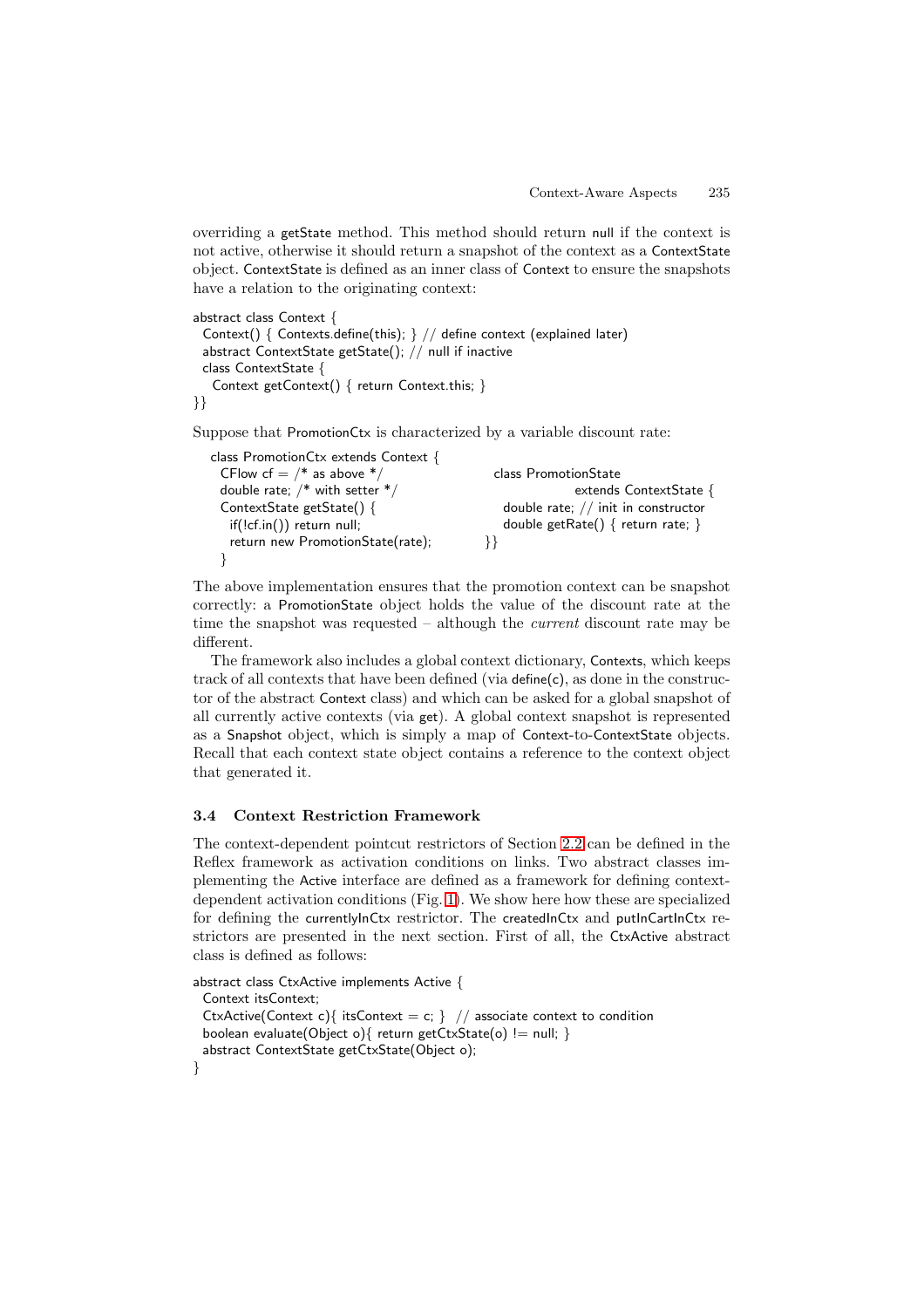In the constructor, the context on which the activation condition relies is stored in an instance variable. The activation condition evaluates to true if the associated context is active, or more precisely, is determined to (having) be(en) active by getCtxState. This method is abstract because some context-related conditions rely on a past context state, and should therefore be able to retrieve the appropriate context snapshot associated to the currently-executed object. This is explained in more details in the rest of this section.

The CurrentlyInCtx condition restricts a link to be active only when the condition's context is active. So getCtxState returns the value of the context's getState method:

```
class CurrentlyInCtx extends CtxActive {
  ContextState getCtxState(Object o){ return itsContext.getState(); }
}
```
The following is an example of using this activation condition to restrict a link to activate only when the promotion context is active:

discount.addActivation(new CurrentlyInCtx(new PromotionCtx()));

Past Dependencies. The abstract class SnapshotCtxActive provides the necessary support for defining activation conditions that depend on past context snapshots.

```
abstract class SnapshotCtxActive extends CtxActive {
  ContextState getCtxState(Object o){
   Snapshot snapshot = getSnapshot(o);
   return snapshot.get(itsContext);
} }
```
When queried, such an activation condition extracts the relevant snapshot from the currently-executing object passed as parameter (getSnapshot), and queries the snapshot for the state associated to its context.

There are basically two design options for storing the snapshots of contexts associated with specific objects. One is to rely on a global map of objects to contexts, another is to associate snapshots as extra hidden state in the objects themselves. We opted for the latter option, to avoid a central bottleneck and also since it ensures that the snapshots are removed from memory when the objects they are associated with are garbage collected. We rely on a general object-level annotation framework based on Reflex and its abilities to perform structural changes to classes (not presented here due to space restrictions). To control snapshots, SnapshotCtxActive implements a number of utility methods to interact with this framework, such as:

- **–** void annotate(ClassSelector cs) enable annotations in classes matched by cs.
- **–** void snapshot(Hookset hs, Parameter p) upon operation occurrences matched by hs, store snapshot context in the parameter p of the occurrence.
- **–** Snapshot getSnapshot(Object o) return snapshot stored in o.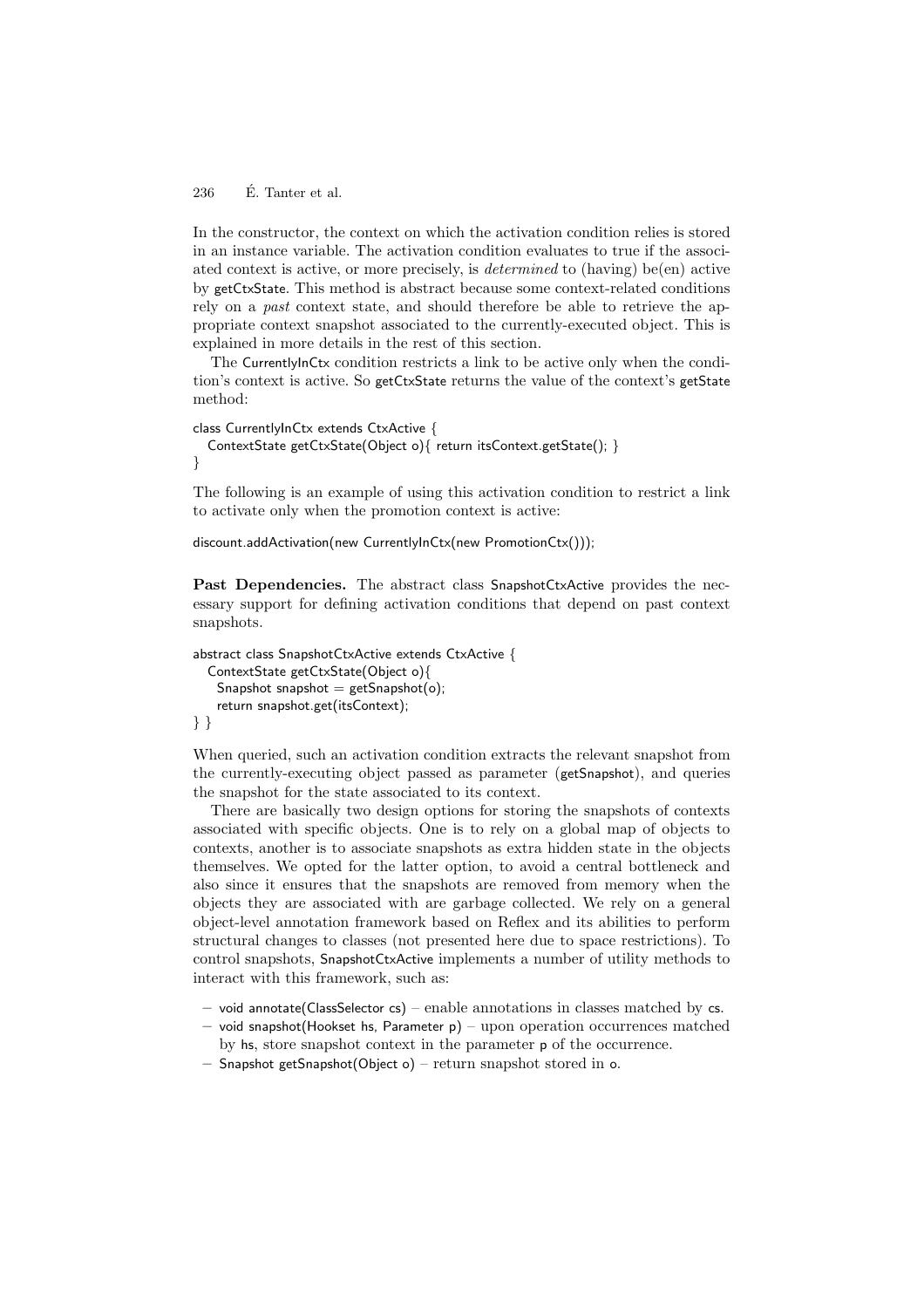#### **3.5 User-Defined Extensions**

Having presented the whole framework for context-aware aspects, we illustrate its use by showing how new pointcut restrictors are defined. Two examples are given, one for restricting based on the creation context of a particular object, the other is an application-specific one. Since both refer to past contexts, they are extensions of SnapshotCtxActive.

**Creation Context.** The creationCtx pointcut restrictor is implemented as the CreatedInCtx class for activation conditions. It can be added as an activation condition to the discount link as follows:

```
CtxActive created In Promo = new CreatednCtx(new PromotionCtx(), discount);discount.addActivation(createdInPromo);
```
Note that the discount link itself is passed as a parameter to the activation condition. This is done so that the link can be introspected, in order to determine which instantiations of which classes the discount aspect actually depends on; the snapshotting of the contexts can thus be limited to instantiations of just those classes. In the constructor of CreationCtx below, the class selector of the link is and used to define snapshotting on just the classes described by the selector:

```
class CreatedInCtx extends SnapshotCtxActive {
  CreatedInCtx(Context c, BLink l){
   super(c);
   ClassSelector cs = I.getClassSelect();annotate(cs);
   snapshot(new Hookset(Creation.class, cs, new AnyOS()), Parameter.THIS);
} }
```
The class selector cs is retrieved from the link using its getClassSelector method and is used in a call to snapshot. The hookset passed to snapshot describes all invocations of constructors in classes matching the class selector. Context snapshots are consequently stored in the newly-created object (Parameter.THIS).

**In Cart Context.** We now illustrate how an application-specific pointcut restrictor is defined, by considering the case of the PutInCartInCtx discussed in Section 2.2. In Reflex, the corresponding activation condition would be used as follows:

```
CtxActive putInCartInPromo = new PutInCartInCtx(new PromotionCtx());
discount.addActivation(putInCartInPromo);
```
The implementation of PutInCartInCtx states that Item objects should be annotated, and that context snapshot annotation occurs upon execution of addItem on a shopping cart; The object to be annotated, the item, is the first parameter (NthParameter(1)) of the call: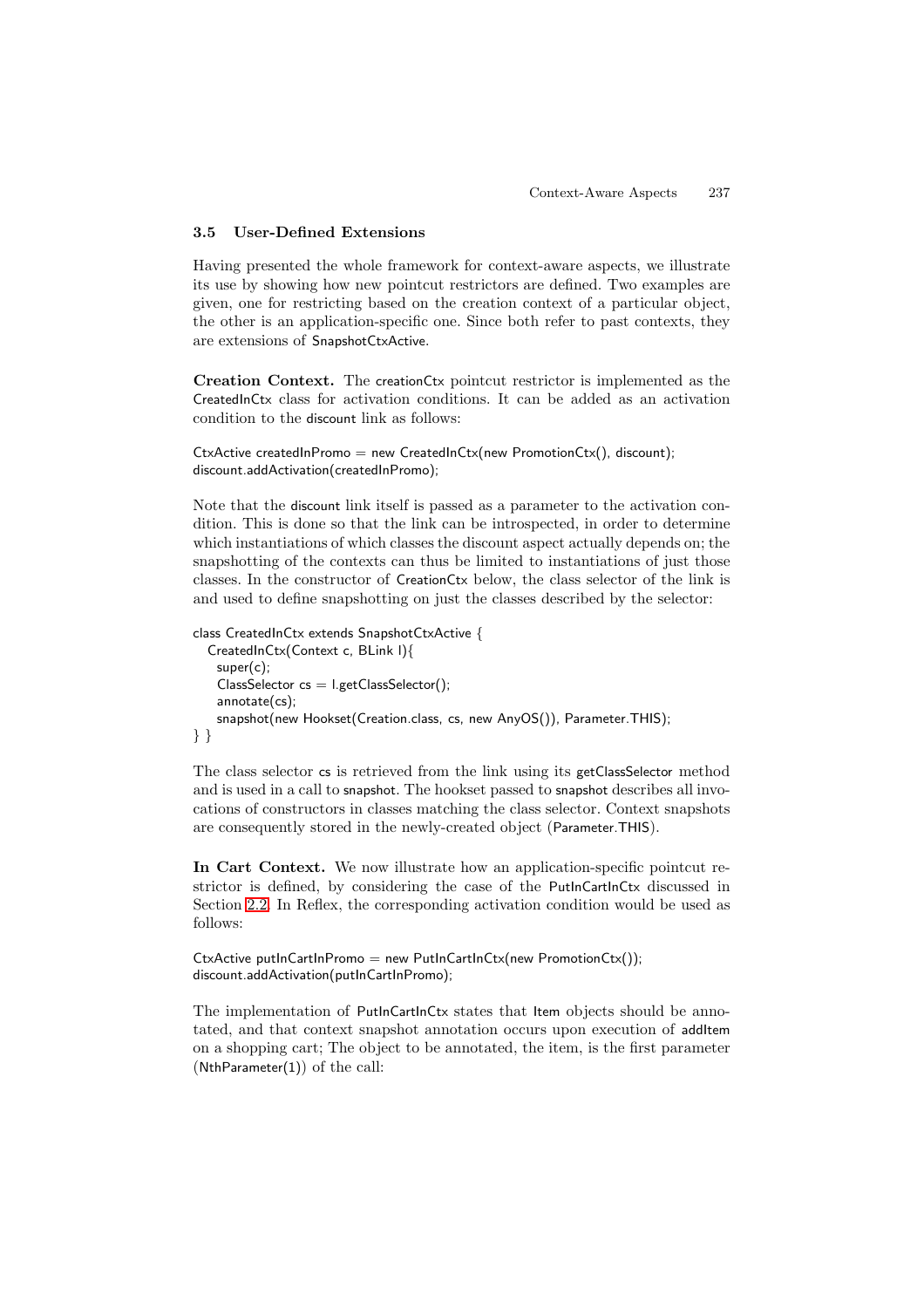```
class PutInCartInCtx extends SnapshotCtxActive {
  PutInCartInCtx(Context c){
   annotate(new NameCS("eshop.Item"));
   snapshot(new Hookset(MsgReceive.class, new NameCS("eshop.ShoppingCart"),
                      new NameOS("addItem")), new NthParameter(1));
}}
```
#### **3.6 State Exposure and Parameterization**

Since contexts are standard objects, their parameterization is naturally done by passing parameters at instantiation time, or by sending them configuration messages. For instance, restricting Discount to inContext(StockOverflowCtx[.80]) is implemented as:

discount.addActivation(new CurrentlyInCtx(new StockOverflowCtx(.80)));

Exposing context state, such as the discount rate in:

```
aspect Discount {
 pointcut amount(double rate): execution(double ShoppingCart.getAmount())
                                && createdInCtx(PromotionCtx(rate));
 double around(double rate): amount(rate) { return proceed() *(1 - rate); }
}
```
is based on the mechanism provided by Reflex to customize the invocation of a metaobject (recall Section 3.2). The above example would be implemented as follows:

```
Context promotionCtx = new PromotionCtx();
CtxActive in Promo = new CreatednCtx(promotionCtx, discount);discount.addActivation(inPromo);
discount.setCall(Discount.class, "amount", inPromo.getCtxParam("rate"));
```
The important line is the last one: the specification of the call to amount (the advice) is changed to include one parameter, bound to the value of the rate state property of the promotional context. getCtxParam is a method of CtxActive<sup>4</sup> that returns a custom Parameter object. To evaluate the value of this parameter at runtime, the activation condition inPromo is queried for the context state corresponding to the currently-executing object, retrieves that context state in the adequate snapshot (in this case, the creation context snapshot), and invokes the getRate method on it.

#### **3.7 More Extensions**

In the current work we have only considered context dependencies related to the currently-executing object of an operation occurrence. The two constructs we

The implementation of  $getCtxParam$  is not shown as this would lead us too far into details. The interested reader is welcome to ask the authors.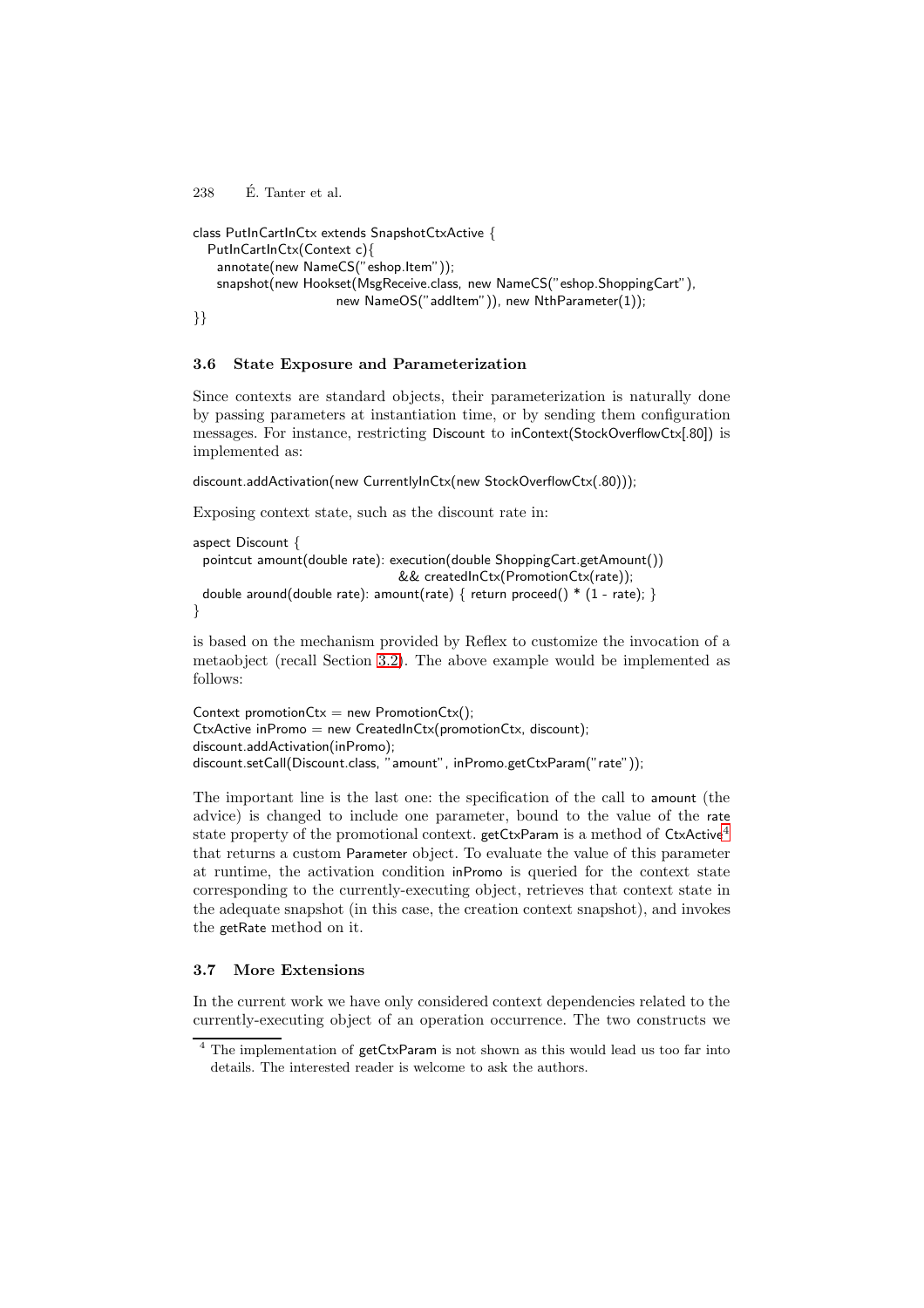have presented for past context dependencies always look for context snapshots in the this: if the currently-executing object has been created in a given context, or put in the shopping cart in a given context, etc. It would be equally interesting to be able to relate to past contexts associated with other objects, such as the target or any of the arguments of an operation occurrence, or even any object that is accessible from the join point. We could define additional activation conditions that are defined to check for context-dependency related to other objects than the this. Another option fitting in the Reflex framework would be to parameterize context-related activation conditions with a Parameter object to describe on which parameter of the operation occurrence the activation condition acts. In that case, the constructors of the activation condition will also have to perform a slightly more complex introspection of the link's hookset to determine on which classes snapshotting should be performed. We expect to research such extensions in future work.

## **4 Related Work**

We now review related work in the area of contexts, and existing proposals to restrict the scope of aspects. The term context can be found in different meanings and definitions in many computer science disciplines, such as human-computer interaction and ubiquitous computing. We hereby only focus on the use of context as an element of a programming language.

**Context-Oriented Programming.** ContextL [7] is a recent CLOS-based approach for Context-Oriented Programming (COP). While we have presented an extension of an aspect-oriented approach, COP is exploring a paradigmatically new approach. A major difference between both approaches is in the way time is dealt with. In the AOP approach an aspect can be made dependent on whether the application was previously in a certain context, while in COP this is reversed: when the application enters a state that qualifies as being in a certain context, code is redefined so that its future execution takes the "aspect" into account. As the two approaches are paradigmatically different, it is difficult to compare them, though one could state that our proposal has a more declarative nature as the conditions under which the application is in a certain context are encapsulated in context definitions, while in ContextL context has to be more explicitly activated.

**Context in other AOP Approaches.** The term context has also been used in other AOP approaches: the term is meant to denote information associated with joinpoints, but is typically also limited to information directly associated with joinpoints such as arguments of messages, or the control flow "context" of the joinpoint. We have considered the term context in the more general meaning of all the information about the state of a program when a joinpoint occurs, and have also considered the use of context about past joinpoints, while limiting the amount of information that is kept about past contexts.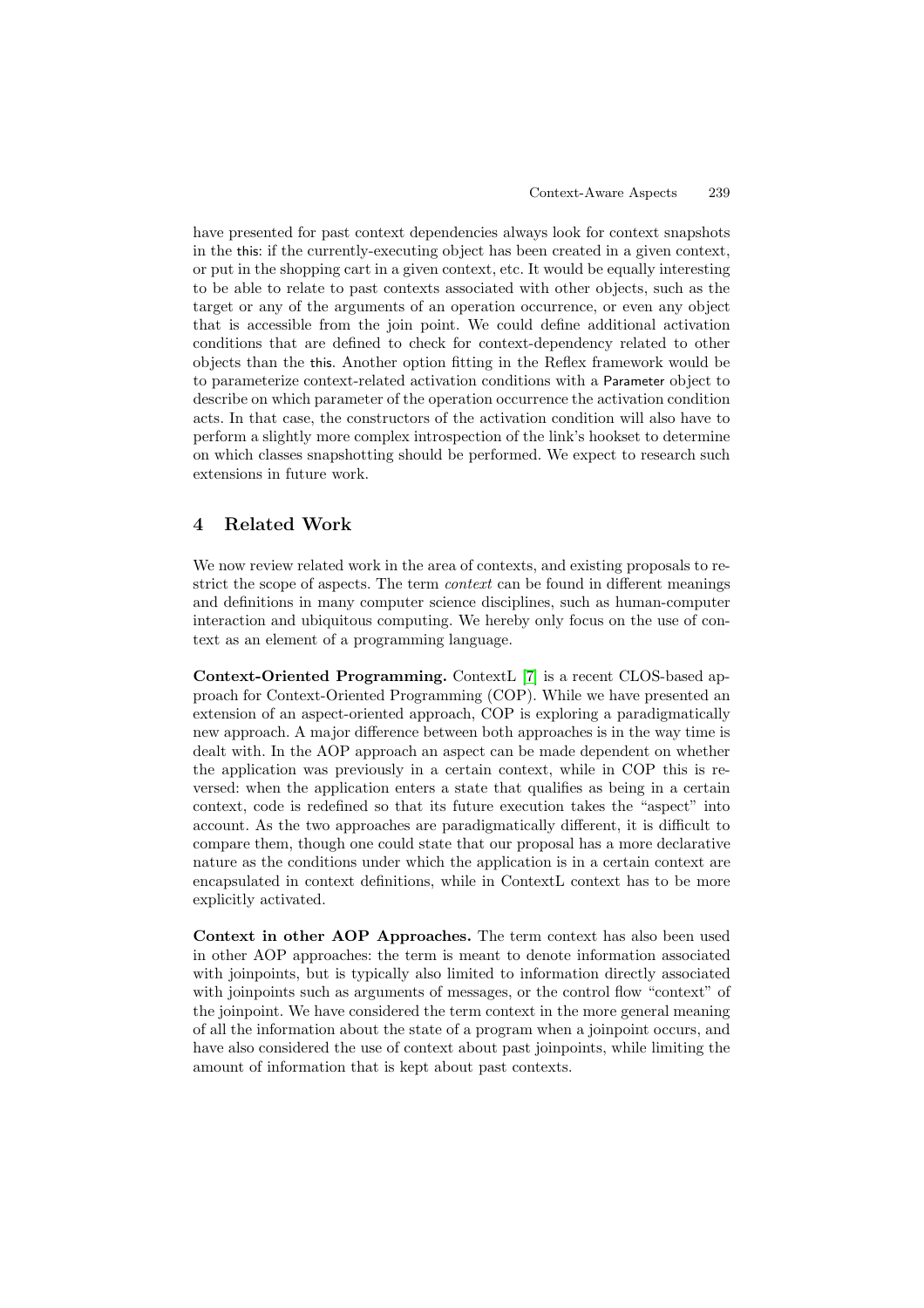Technically, this can be realized in any AOP approach like it is done in the implementation of our framework, i.e., by defining additional pointcuts and advices to capture contexts when needed. However, in our framework these additional pointcuts (or hooksets) are automatically installed, they do not have to be written by hand (Sect. 3.5). Also, in our approach context dependencies can be checked in the pointcut, not in the advice, resulting in clearer code.

In AspectJ for example, one can implement a context definition such as the promotion context as an object and the discounting as an aspect. The discounting aspect has one advice for applying the discount, and a second one for snapshotting the promotion context when,  $e.g.,$  a shopping cart is created. But any aspect depending on the promotion context needs an advice to snapshot the context as needed. An attempt to define a more general promotion context snapshotting aspect runs into the problem that it is not possible to analyze the pointcuts of the aspects that depend on the context. So the reusable definition of the snapshotting necessarily has to snapshot the context at all instance creations, leading to unnecessary overhead. In AspectJ, there is also the problem of defining context activation predicates as reusable named pointcuts because such pointcuts can neither be made dependent on a context using polymorphism (pointcut invocations are not late bound), nor can named pointcuts be parameterized with a context object (named pointcuts only have output arguments). In more advanced aspect languages it may be possible to achieve an implementation of contextaware aspects that is both more reusable and efficient than an implementation in AspectJ, for instance with CaesarJ [2]. Although a detailed comparison with the Reflex-based implementation presented here remains to be done, the interest of Reflex (apart that it is sufficiently expressive and open to cover our needs) is that it explicitly addresses the issue of extensible aspect languages on top of the framework, through the on-going integration of Reflex and MetaBorg [6]. Therefore the context-aware syntactic extensions formulated at the beginning of the paper can be provided over Reflex.

A number of proposals make it possible for aspects to depend on the past execution history, and to refer to state associated to past events [1,8,11,13]. These approaches make it possible to refer to past context, but only consider context in the sense of join point-related information, as above. Conversely, in this work we consider a more general notion of context, whose state can actually be computed arbitrarily. In other words, we can bind any context state to pointcut variables, which can then be used to parameterize advices. Although the extensions considered in this paper are not impossible to realize in, e.g., EAOP, they have not been explicitly considered. Allowing aspects to refer to the full state of the program was also introduced in the user-extensible logic-based language CARMA using object reifying predicates [15]. This work could also be extended to solve context-dependency problems.

The recent introduction of a let construct [4] in the AspectBench Compiler [3] makes it possible to bind any context information to pointcut variables, as in our approach. This construct therefore solves the issue of being able to expose (external) context information in pointcuts. However, being an extension of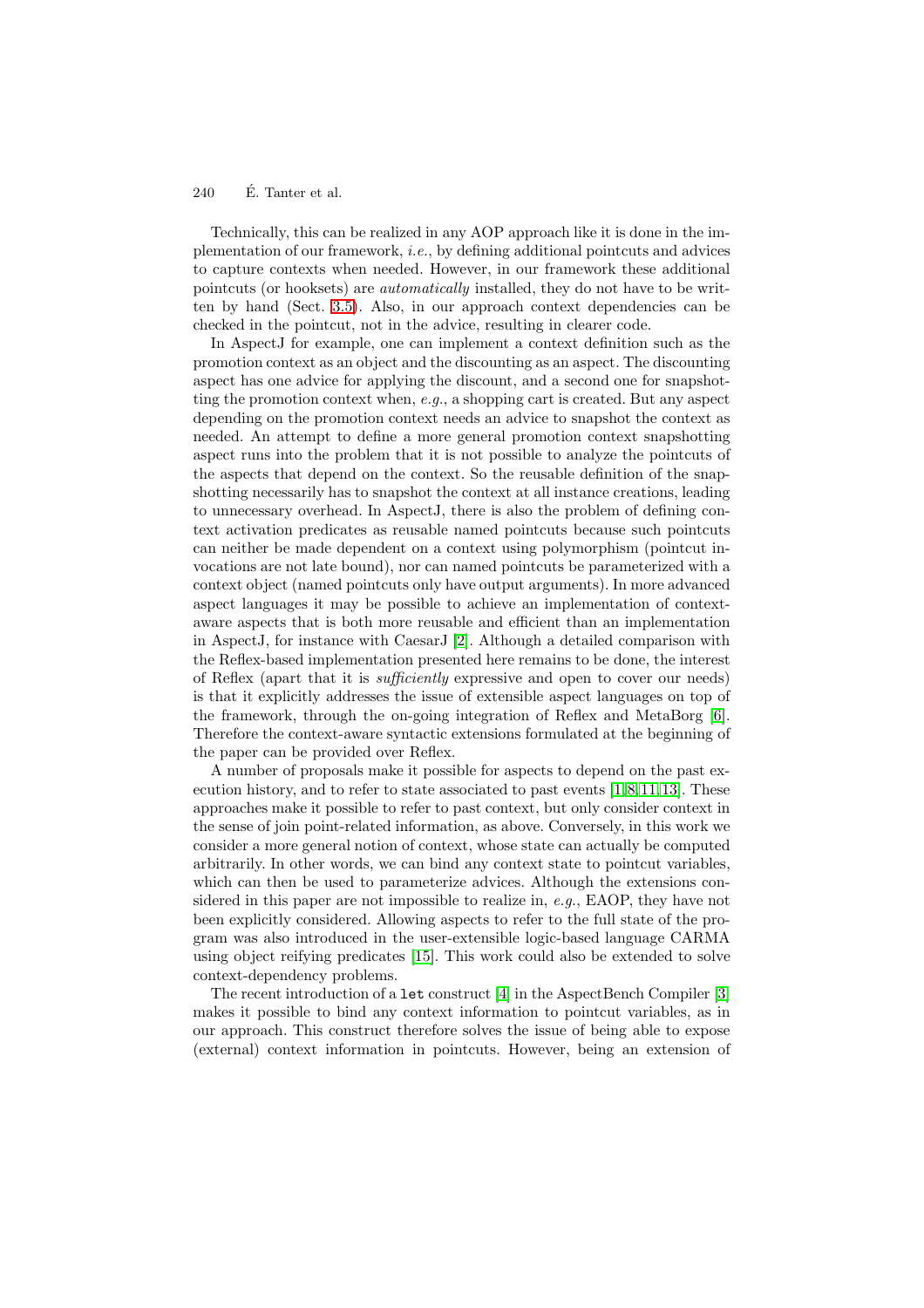AspectJ, an abc solution would not do any better with respect to the other issues discussed previously with AspectJ: lack of first-class pointcuts, no latebound pointcut invocations, no input pointcut arguments, etc.

### **5 Conclusion**

Handling context-related behavior as aspects allows for better modularization. In this paper, we have analyzed what it means for aspects to be *context aware* and explored the associated aspect language features. We have exposed an open framework for context-aware aspects, i.e., aspects whose behavior is context dependent. This includes the possibility to restrict aspects to certain contexts, both currently and in the past, as well as to parameterize aspect advices with context-related information. Furthermore, our approach makes it possible to define application- or domain-specific context-related restrictors for aspects.

Future work includes experimenting with context-aware aspects in more elaborate scenarios, and implementing a set of contexts in our framework based on a context-awareness toolkit such as WildCAT [9]. This should provide feedback on our aspect language feature approach to handling context awareness.

**Acknowledgments:** Many thanks to thank Johan Brichau, Pascal Costanza, Maja D'Hondt, Stéphane Ducasse, Johan Fabry, Oscar Nierstrasz and Roel Wuyts for fruitful discussions on context-oriented programming and contextaware aspects.

### **References**

- [1] Chris Allan, Pavel Avgustinov, Aske Simon Christensen, Laurie Hendren, Sascha Kuzins, Ondrej Lhoták, Oege de Moor, Damien Sereni, Ganesh Sittampalam, and Julian Tibble. Adding trace matching with free variables to AspectJ. In Proceedings of OOPSLA 2005. ACM Press, 2005.
- [2] Ivica Aracic, Vaidas Gasiunas, Mira Mezini, and Klaus Ostermann. An overview of CaesarJ. In Transactions on Aspect-Oriented Software Development, volume 3880 of Lecture Notes in Computer Science, pages 135–173. Springer-Verlag, February 2006.
- [3] Pavel Avgustinov, Aske Simon Christensen, Laurie Hendren, Sascha Kuzins, Jennifer Lhotak, Ondrej Lhotak, Oege de Moor, Damien Sereni, Ganesh Sittampalam, and Julian Tibble. abc: an extensible AspectJ compiler. In Proceedings of AOSD 2005, pages 87–98, New York, NY, USA, 2005. ACM Press.
- [4] Pavel Avgustinov, Julian Tibble, Eric Bodden, Ondrej Lhoták, Laurie Hendren, Oege de Moor, Neil Ongkingco, and Ganesh Sittampalam. Efficient trace monitoring. Technical Report abc-2006-1, abc Group, March 2006.
- [5] M. Baldauf and S. Dustdar. A survey on context-aware systems. Technical Report TUV-1841-2004-24, Technical University of Vienna, 2004.
- [6] Martin Bravenboer and Eelco Visser. Concrete syntax for objects. In Proceedings of OOPSLA 2004, Vancouver, British Columbia, Canada, October 2004. ACM Press. ACM SIGPLAN Notices, 39(11).